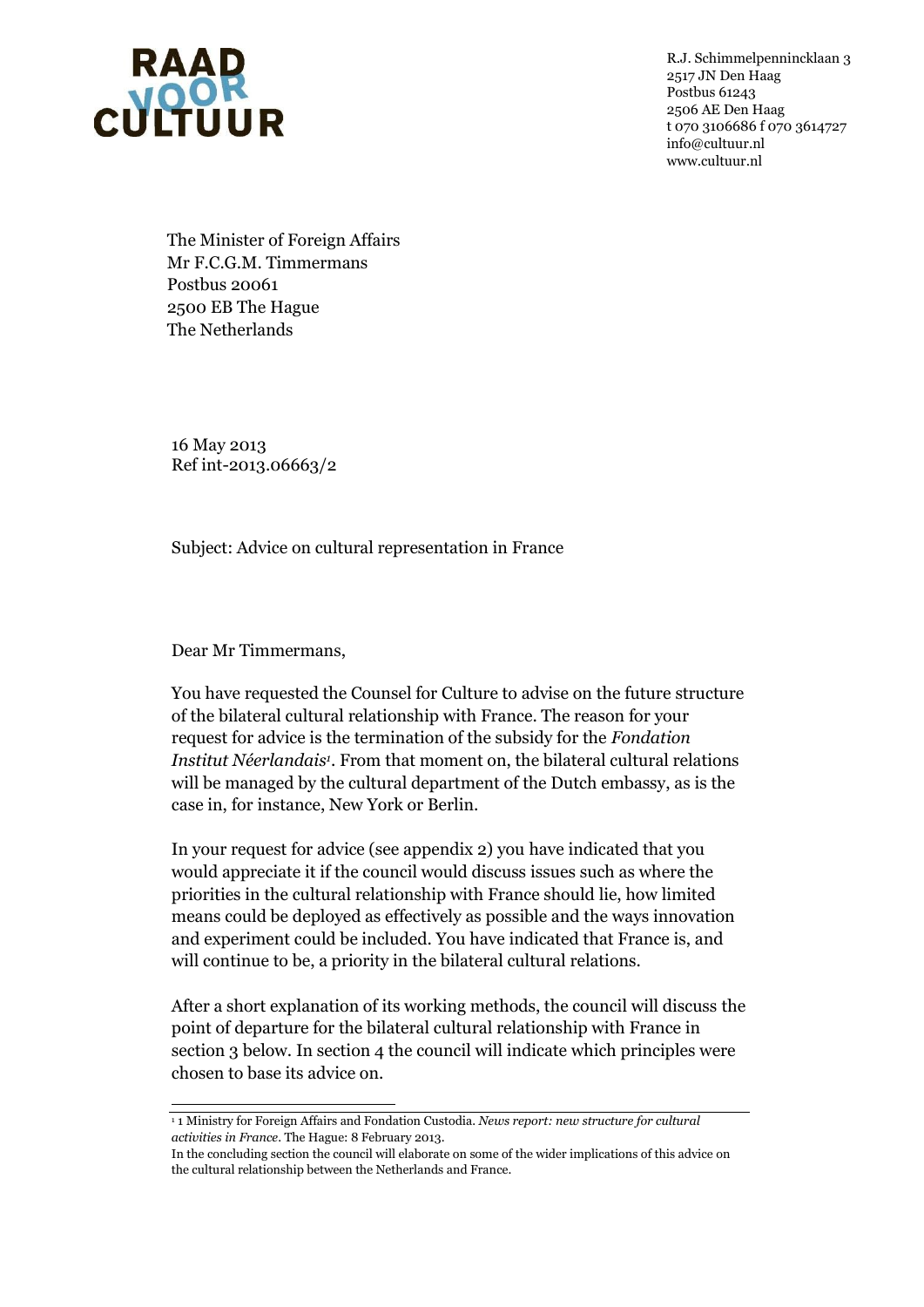

These principles were used to conclude its recommendations for the development of the Dutch-French cultural relationship in sections 5, 6 and 7.

## **2. Working method and accountability**

The council has asked a committee, chaired by Han Bakker, to prepare this advice. The composition of the committee has been included in appendix 1. The accountability for the contents of the advice lies with the council itself.

During the course of its duties, the committee has spoken with many people in the cultural field. At the request of the committee, the Dutch Centre for International Cultural Cooperation (DCICC) has carried out a "quick scan" of the Dutch cultural activities in France<sup>2</sup> .

The council is grateful to the committee for its duties and would like to thank the discussion partners for their input and time.

### **3. Point of departure**

#### *International culture policy*

On 24 April 2012, the former Minister of Foreign Affairs and State Secretary for Education, Culture and Science, elaborated on their vision of the international culture policy in a letter to the House of Representatives as a result of Parliamentary questions about the subject<sup>3</sup>. In this letter, the Minister and State Secretary indicated to opt for "a clearer focus and structural collaboration with local partners, with the foreign demand as the point of departure". In the letter, the following objectives for the international culture policy are defined:

- 1. "an international level of Dutch upper end organisations by means of concrete choices within the cultural basic infrastructure;
- 2. contribute to a leading international market position for Dutch artists and organisations;
- 3. contribute to strengthening the Dutch economic policy by emphasising connections between culture, trade and economy;
- 4. cultural diplomacy: utilising art and culture for foreign relations."

<sup>2</sup>Dutch Centre for International Cultural Cooperation (carried out by Y. Gieles with cooperation of R. Heijmen). *Quick scan France*: an overview of Dutch cultural activity based on 'Abroad'. Amsterdam: 7 February 2013.

<sup>3</sup> Letter to the House of Representatives of the States General ‗Vision on the international culture policy', 24 April 2012, ICE-052/2012.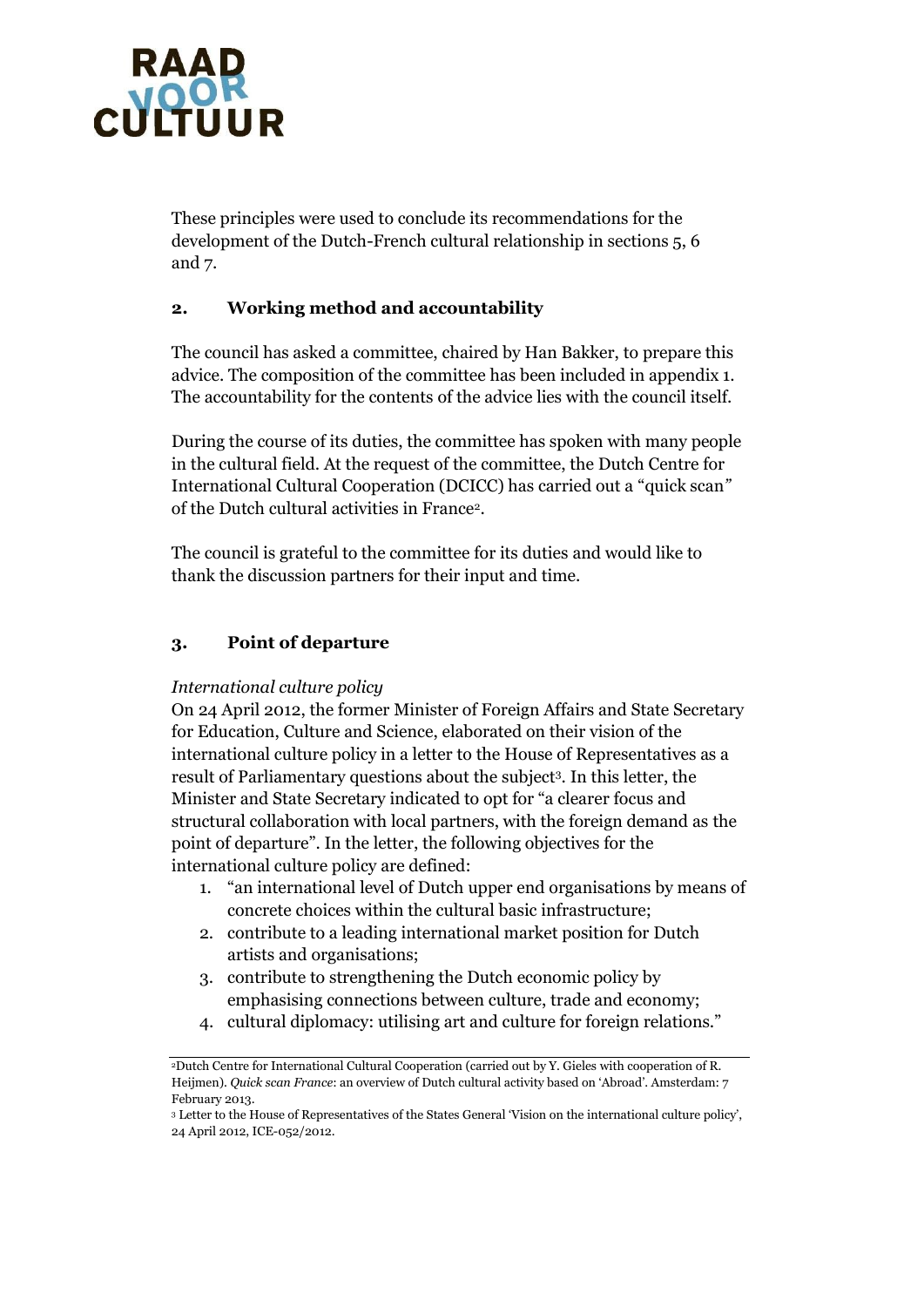# RAAR<br>CULTUUR

The cabinet also states that the diplomatic representations and cultural organisations abroad "play an important role in uniting the Dutch cultural supply and foreign demand. They also actively establish relations with the business sector and the foreign policy". The diplomatic representations in so-called ‗focus countries' are instructed to focus on the upper end and promising sectors.

#### *Dutch cultural policy focused on France*

France is an important European partner for the Netherlands: it is a prominent member of the European Community, a major trade partner and a connecting link with Southern Europe, Africa and the Arab world. Art and culture play a prominent role in France. In the opinion of the French, the image of a country is strongly associated with the quality and prestige of its culture. Collaboration with France, also on a political and economic level, therefore benefits from good cultural relations. France is a high-quality country with international prestige in the fields of art, heritage and media. If Dutch artists and cultural organisations want to relate to the international top, the presence on French platforms is vital. Moreover, France potentially has a large market for Dutch art and culture.

From a historical perspective there have always been long and intense cultural ties between both countries, these were illustrated in a memorable exhibition in *De Nieuwe Kerk* in Amsterdam in 1985. From the seventeenth century onwards, French Protestants, the Huguenots, found refuge in the Netherlands; the French philosopher René Descartes resided in the Netherlands for a long time; Verlaine visited Amsterdam and inspired his Dutch colleagues; French and Dutch liberal thinkers found each other around 1900 — to name but a few aspects of the historic ties between the two countries. In the opposite situation, many Dutch artists still live in Paris. For instance, painters such as Karel Appel and Corneille; Pat Andrea, who, until a few years ago, was the first Dutch professor at the Académie des Beaux Arts. But also writers such as Adriaan van Dis and photographers like Ed van der Elsken and Johan van der Keuken.

There is, therefore, an intensive cultural exchange between the Netherlands and France. The quick scan by the DCICC shows that in the past years, France has continuously been in the top ten of countries with Dutch cultural activities, although the number of registrations increases more quickly in countries other than France.

The quick scan also shows that the cultural disciplines during these activities are represented in a ratio that matches the overall picture of the Dutch cultural export to the larger countries. The greatest contributor in this is music followed by theatre, fine arts and film.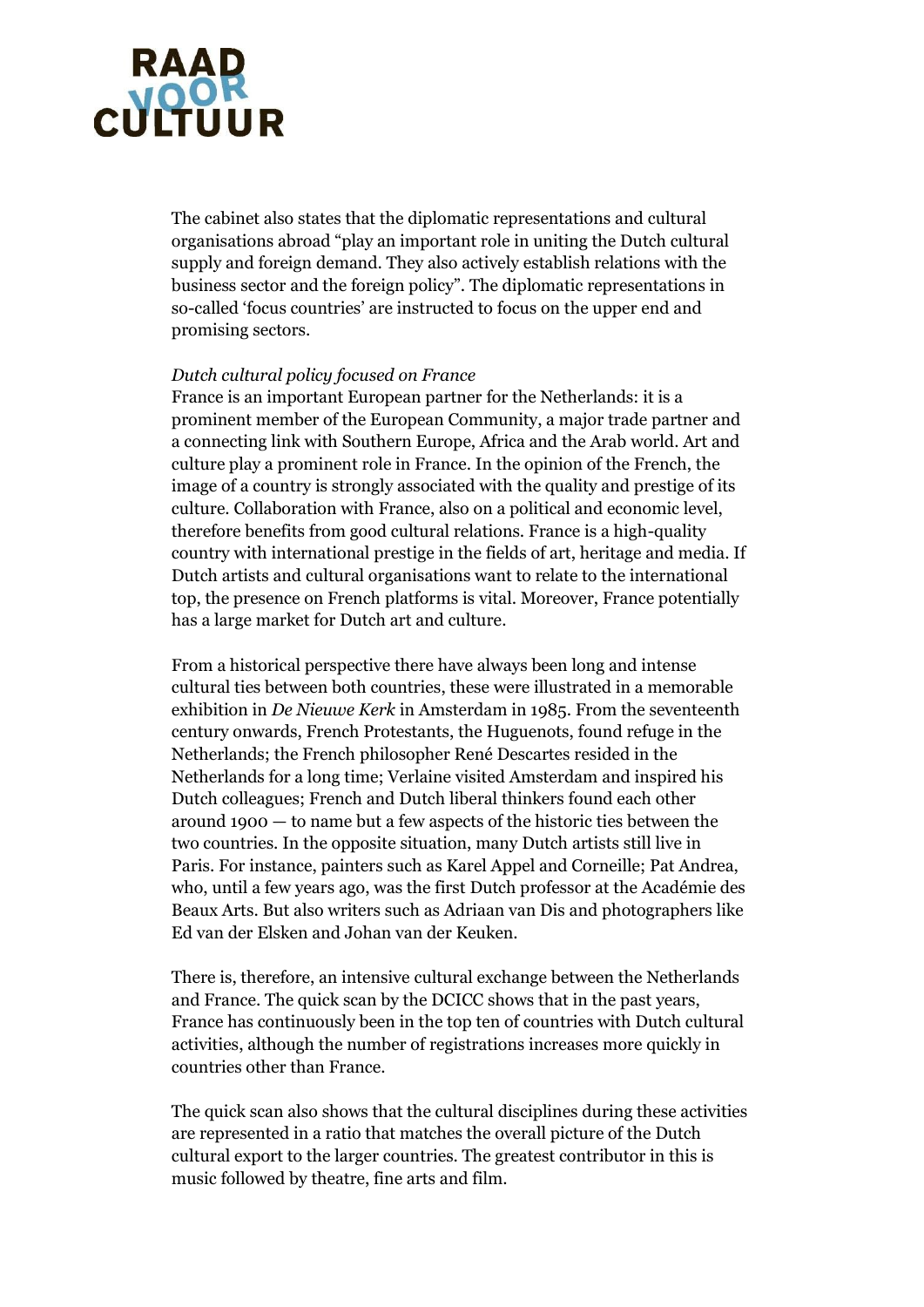# RAAR<br>CULTUUR

To date, the Dutch cultural policy – focused on France – has been carried out by the Dutch embassy and the *Fondation Institut Néerlandais.*

### *Fondation Institut Néerlandais*

At the moment, 46 foreign cultural organisations are based in Paris. In part, they are cultural departments of the embassies and in part they are independent organisations. The *Fondation Institut Néerlandais* (IN) is located at the Rue de Lille and enjoys a good reputation as one of these foreign cultural organisations. Since the 1950s, the IN has established an extensive network, with large art institutions, among others. In Paris, the IN is a familiar player among professionals, media and specific types of audiences.

Until now, the building on the Rue de Lille was used for presentations in the field of fine art, photography, fashion and design, for music, literature and debate. Fashion designers Viktor & Rolf took their first steps on the international stage here, as did couturier Iris van Herpen, who is popular in France at the moment. Partly due to a presentation on the Rue de Lille, design agency Thonik was included in the collection of the Centre Pompidou. During the annual Paris Photo event, links were sought with exhibits of work by Dutch photographers and the programme *Le Vent du Nord* showed graduation pieces of Dutch art academies. The location also played a part in introducing Dutch writers to French publishers, which is important seeing that the choice for Dutch fiction in France is not selfevident. Ever since its foundation, IN has organised exhibitions at the Rue de Lille in collaboration with the Fondation Custodia, which manages the internationally acclaimed collection by Frits Lugt, and with Dutch museums. The collaboration with Custodia has attracted French interest to this location and it responds to the association that the Netherlands evoke with French culture enthusiasts: the rich Dutch painting tradition.

# **4. Principles for advice**

The council has based its advice for the structure of the bilateral cultural relationship between the Netherlands and France on the general objectives for the international cultural policy.

The council would like to point out, however, that these objectives are not all equally relevant and practicable for the development of international cultural representation. Therefore, the council has taken a number of guiding principles for the recommendations that have been included in the sections below: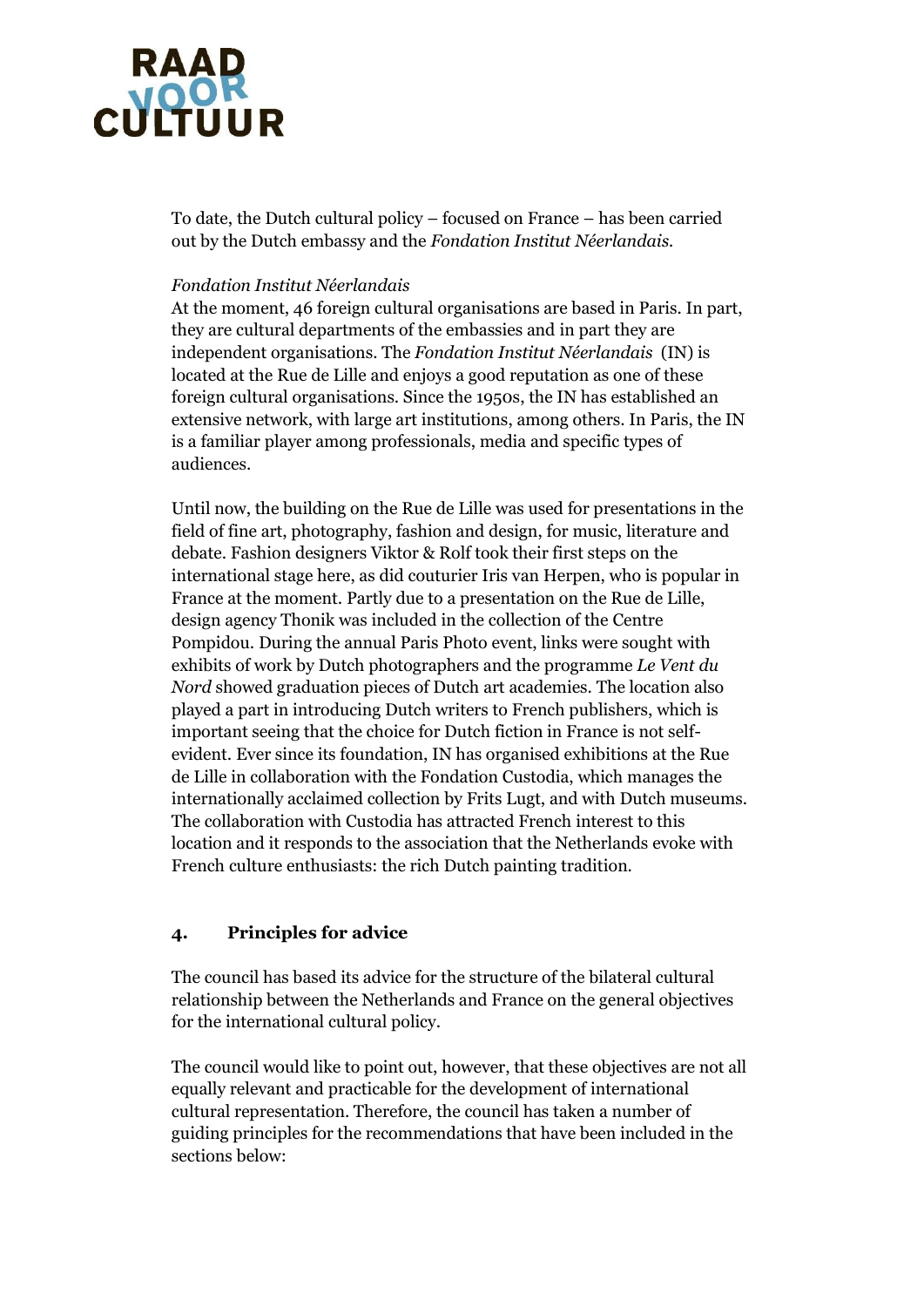

- 1. Create a recognisable cultural profile to give content to a cultural relation in a country, make clear choices while doing so and link in with the key objectives of the Dutch cultural policy. Targeted investing is preferred to fragmented efforts with little impact.
- 2. Collaborate with local partners, for these partners have knowledge about the national and local institutions, customs and contacts. A successful diplomatic representation is all about building and maintaining a network in a country.
- 3. Make communication and marketing a primary task for diplomatic cultural representations, in addition to mediation and presentation.
- 4. Strive for flexibility when structuring the cultural representation in order to provide customised intermediary services and to be able to respond to local situations in a country.

The last principle implies that in its recommendations the council takes the French context of the international cultural policy into consideration. In doing so, the following aspects are important:

- 1. Paris is the centre of French cultural life and a global centre for art and culture. Success in Paris might pave the way for success in other places of the country (and sometimes even far beyond).
- 2. France boasts a lively festival culture. Apart from Paris, other cities also make their marks with a festival or event centred around a discipline and can therefore provide an important platform to present Dutch artists.
- 3. In France, the intellectual debate is essential. Artists, policy makers – in France you count for something when you participate in the public debate.

## **5. What should the cultural relationship with France focus on?**

Although the council believes that there should be room to respond to current themes, it advises to focus the long-term cultural relationship with France on a limited number of subjects and large projects.

This way, fragmentation of capacity and means is prevented. To determine the priorities for France, the council would like to stress the importance to further map out the French cultural field in the near future. Work that has already been done to this effect by the embassy, the Dutch Theatre Institute and Muziekcentrum Nederland (Dutch Music Centre) can be utilised.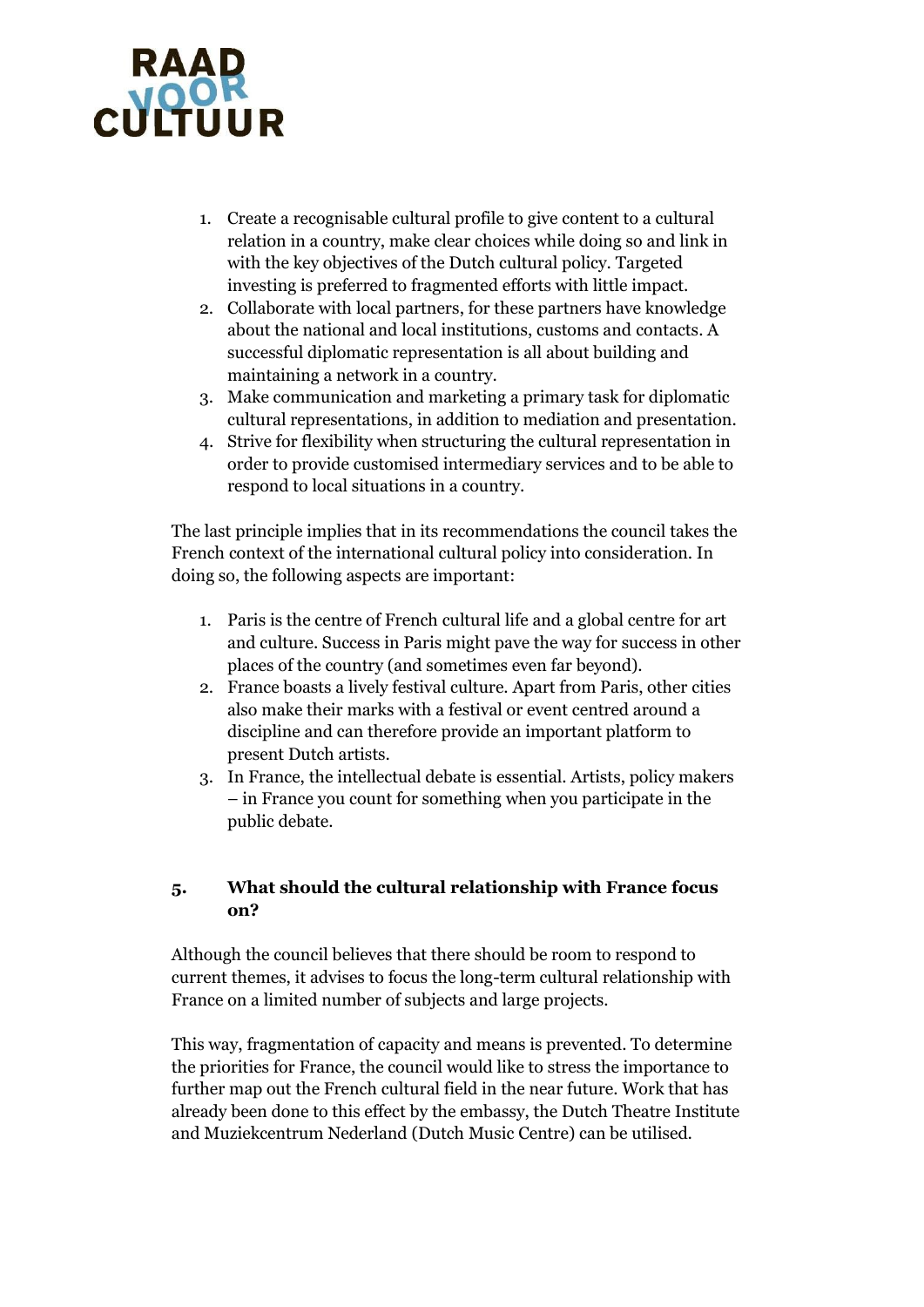

Mapping should provide information on the fields with the best opportunities for collaboration and presentation – against a backdrop of the objectives for the international culture policy.

The council advises to have this mapping carried out by the cultural department of the embassy in collaboration with partners: the funds, the Dutch Centre for International Cooperation, such supporting organisations as Bureau Promotie Podiumkunsten (Agency for the Promotion of the Stage Arts) and their French partners such as the Institut Français in Amsterdam and Paris. Involve the French network in this mapping and also request input from artists themselves. The council recommends to enter into collaboration with Flanders in this matter and to mutually utilise each other's network and channels. Flanders has a strong representation in France in the field of performing arts, fine arts and a number of large festivals.

In anticipation of the outcome of this mapping, the council would like to put forward several recommendations:

- In addition to the more traditional cultural elite, a younger generation of culture enthusiasts is also emerging, who are outwardly focussed and well-travelled, speak their languages, are active on the social media and are receptive to other cultures. Various platforms in France tap into this new audience, like, for instance, the new and innovative art centre 'Centquatre' in the North-Eastern part of Paris. It is this audience that can be appealed to when it comes to contemporary art and culture, especially where the more multidisciplinary expressions are concerned that are currently being produced in the Netherlands. Therefore, the council suggests to focus more attention and means on innovative artists and talents – and not just on the established upper end organisations.
- In light of the importance of public debate in France, the council advises to put forward Dutch cultural en scientific thinkers, more than is the case now, in order to generate relevant media attention. To French intellectuals the Netherlands is a guiding country and a laboratory in many fields, such as the law on same-sex marriage, the regulation of voluntary termination of life, the tolerance policy regarding the sale and use of soft drugs, but also in the field of cultural disciplines (design and architecture in particular). The Erasmus debates in the Maison Descartes in Amsterdam between Dutch and French representatives are a successful example.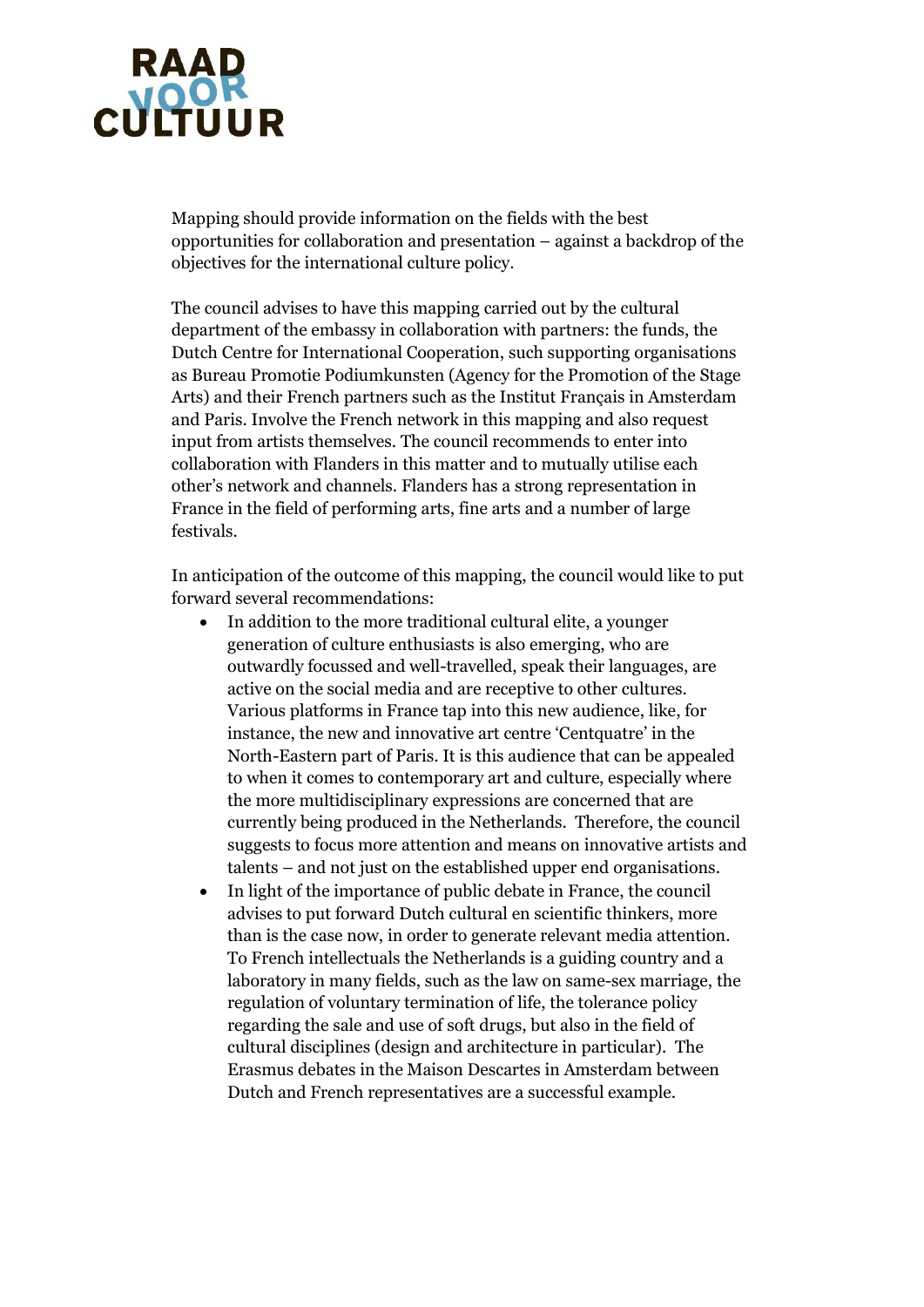

- In the field of the creative industry a solid infrastructure has been established between the two countries. The council recommends intensifying the collaboration in this field between the Economy and Culture departments of the embassy, for instance, by drawing up a mutual working programme for the next few years.
- France hosts festivals with a great international significance. For instance, the Festival d'Automne, the theatre festival in Avignon, het Cannes film festival, the Festival de la Musique Sacrée, the international festival of short films in Clermond-Ferrand or Jazz à Vienne – but also smaller festivals, such as dance in Montpellier, photography in Arles, Perpignan and Hière, literature in Lyon en Cognac, documentaries in La Rochelle, the Rennes theatre festival or the opera festival in Aix-en-Provence. These are platforms for experimentation and breeding grounds for young talent. The council advises to strongly stimulate the participation of Dutch artists and cultural organisations in such festivals, it goes without saying that this needs to be done in collaboration with French organisations. Where cultural activities are concerned that centre around the Dutch language (literature, theatre), the council advises collaboration with Flanders.

# **6. What is the best way to structure the cultural representation in France?**

The cultural department of the embassy plays a key role in structuring the cultural relationship with France. This department is instructed to contribute to the objectives of the international cultural policy through its activities. The council advises to attach the following duties to it:

- serve as an active intermediary between Dutch and French parties in the cultural fields in both Paris and the regions;
- financial and logistic support for the realisation of Dutch contributions to French cultural events;
- active mediation in the participation in festivals, debates and fairs in the field of the arts, heritage and the media;
- communication about and marketing of Dutch artists and cultural organisations in France.

In keeping with its prior advice on the international cultural policy to the House of Representatives, the council advises to flexibly employ the means for de cultural representation in France, if possible. In other words, not an extensive permanent staff, but sufficient scope for action. Knowledge and maintenance of local networks is essential, as well as a presence on the Internet and on social media.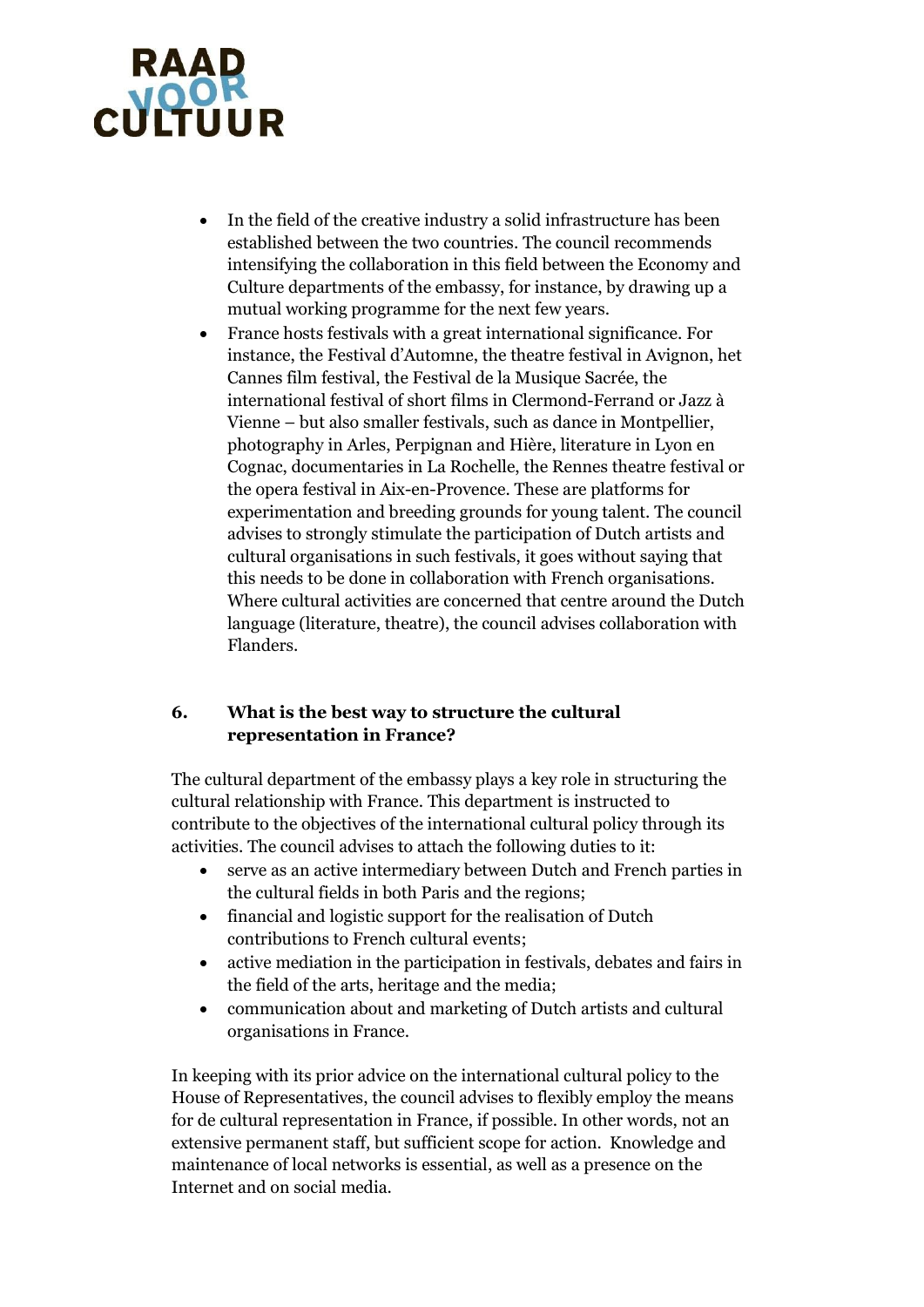

This can be carried out by a small number of qualified staff composed of staff members who have been assigned abroad and local employees, to guarantee the continuity of the networks. A communications specialist is also required for the press, public relations

The IN should be phased out carefully to retain its network and expertise for the cultural department of the embassy. Continuing and developing highlevel networks after the IN has ended its activities, requires many qualities of the cultural department manager: an autonomous person with vision, who should be granted sufficient freedom of movement and freedom to act.

In addition to the current embassy budget and the IN programme budget of an average of  $\epsilon$  400,000 per year, the council advises to make a budget of approximately  $\epsilon$  200,000 available to assign intendants and experts. Recourses also need to be made available for their activities. By ending the subsidy for the IN, 2 million will become available. The council advises to employ this amount for the international cultural policy, including France.

#### **7. Where in France?**

The Ministry for Foreign Affairs intends to use the location on the Rue de Lille in Paris as the place of business for the embassy's cultural department. This location is associated with the Netherlands and enjoys a good reputation with some target groups. It is therefore suited as a meeting place for professionals from the cultural world and the media. However, activities in Paris should by all means not be limited to the rooms of the building on the Rue de Lille.

The council advises that the cultural department will particularly endeavour to grant artists and cultural organisations access to those French platforms that matter in the various disciplines. Especially where debates and presentations for upcoming talent are concerned, to which the council attaches great value, are other platforms and cultural meeting places better suited to reach new target groups.

To be able to fully appreciate the use of the location on the Rue de Lille in this new situation, the council suggests carrying out an evaluation in two years' time.

The Dutch residence in Paris is, incidentally, one of the most beautiful backdrops for cultural diplomacy conceivable. Recently, the location was used in the film *Les intouchables* and has been viewed by a large audience. The council emphasises the importance of the residence and the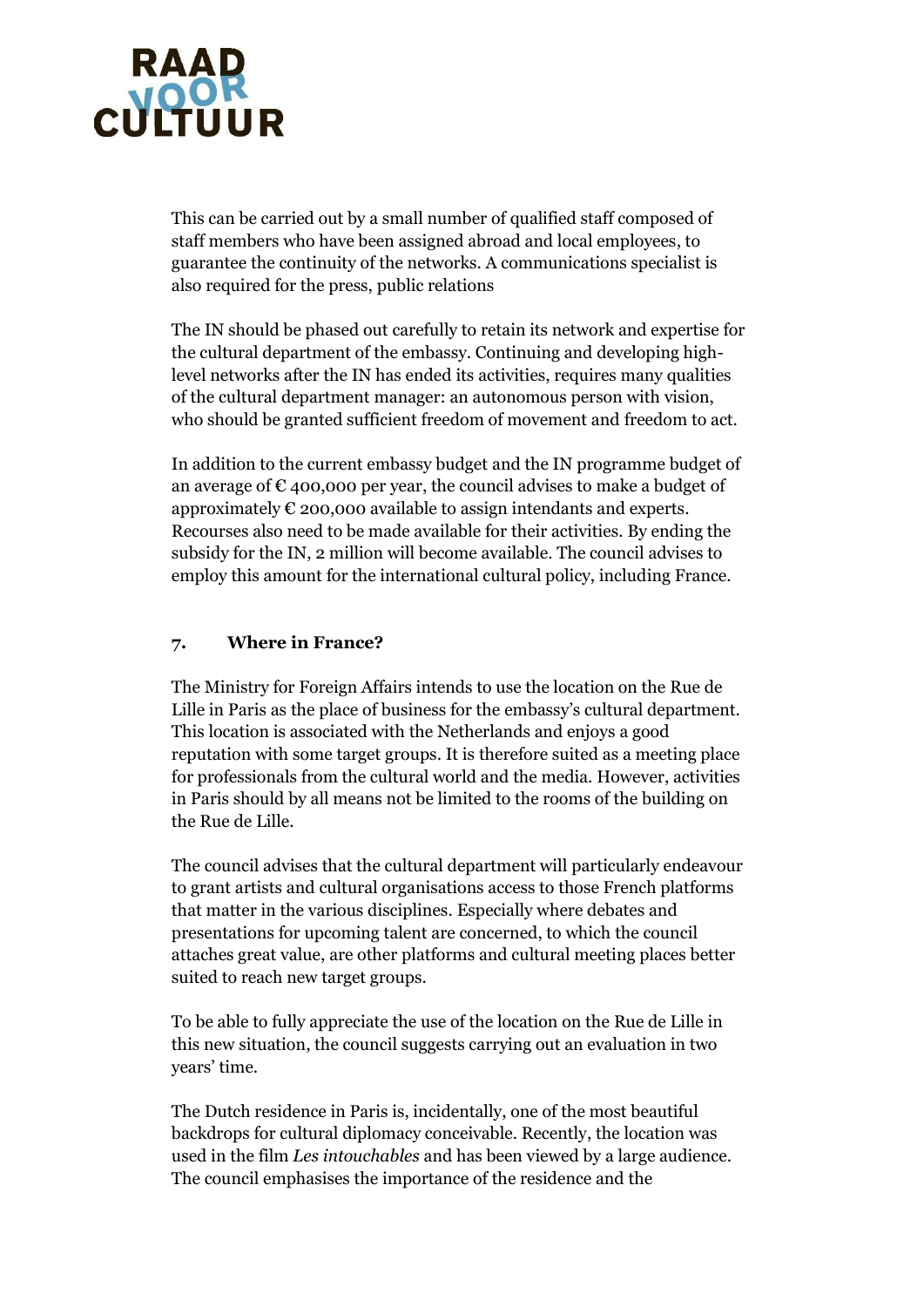

opportunities it offers for private receptions and meetings for the business sector, governments and civil society organisations. Dutch artists can be involved in those activities, as is currently the case.

In the DCICC quick scan it was established that in recent years Paris has been the main location for many cultural activities from the Netherlands. Only a small part of these activities take place outside of the capital. However, in an extremely competitive environment such as Paris, success is not self-evident for Dutch artists. Introduction and support on building a reputation can also lead to success outside the capital. The council would especially like to point out cities such as Lyon, Marseille, Nantes or Lille. The latter has developed into an important cultural centre in the North of the country<sup>5</sup> . Its location, halfway between the Netherlands and Paris, offers possibilities for exchange programmes between both countries and with Flanders.

### **8. Concluding remarks**

In brief, this advice deals with the future cultural representation in France. The council concludes that the international cultural policy in general is under pressure. In practice it is the sum of everything happening on the posts, it is a mixed business in which everyone tries to make do. Manpower, financial resources, expertise and the attention for the international cultural policy in the departments concerned have been reduced over the past years. Many supporting instruments, such as the Dutch Theatre Institute and Muziekcentrum Nederland (Dutch Music Centre - OCW), were lost due to budget cuts. New initiatives have not yet been able to fill that gap.

The council encourages the cabinet to reflect on the question how to culturally position the Netherlands in the world and what means could be used best to do so. Quality often will find its own way to international fairs, events and festivals – but mediation and promotion through funds and cultural representation give it just that extra push. For new talent this support is particularly crucial.

From a diplomatic and social perspective there is also reason to (re)evaluate this positioning. In addition to 'hard' economic and geopolitical factors, a country's image is also determined by *soft powers* that include the arts and culture of a country and the way these are highlighted. 'Nation branding' is a strategy that is being employed both by established and up-and-coming economies. A proper presentation of its art and cultural organisations is essential to the position of the Netherlands as discussion partner, trade partner and as an attractive country to live and work in.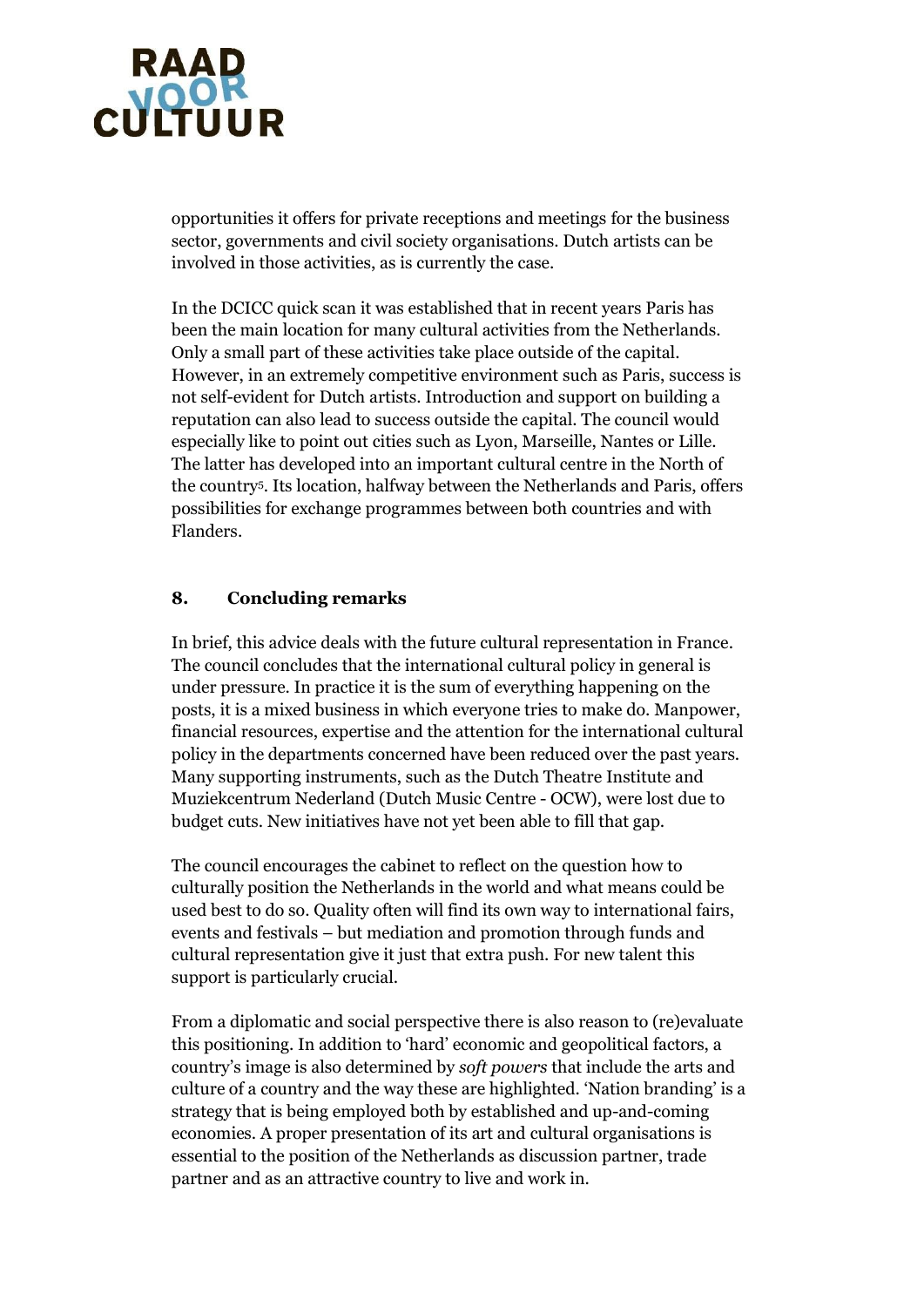

The title of the book by Richard Arndt about American cultural diplomacy aptly summarises this role as: 'Culture is the first resort of kings'.

The council will continue to consider the question of what the exact role of art and culture is in the international position of the Netherlands and how the government and cultural organisations can strengthen this position. This issue falls outside the scope of this advice. Therefore, the council will come back to this issue in a following advice.

Kind regards

Joop Daalmeijer Jeroen Bartelse

Chairman General Secretary